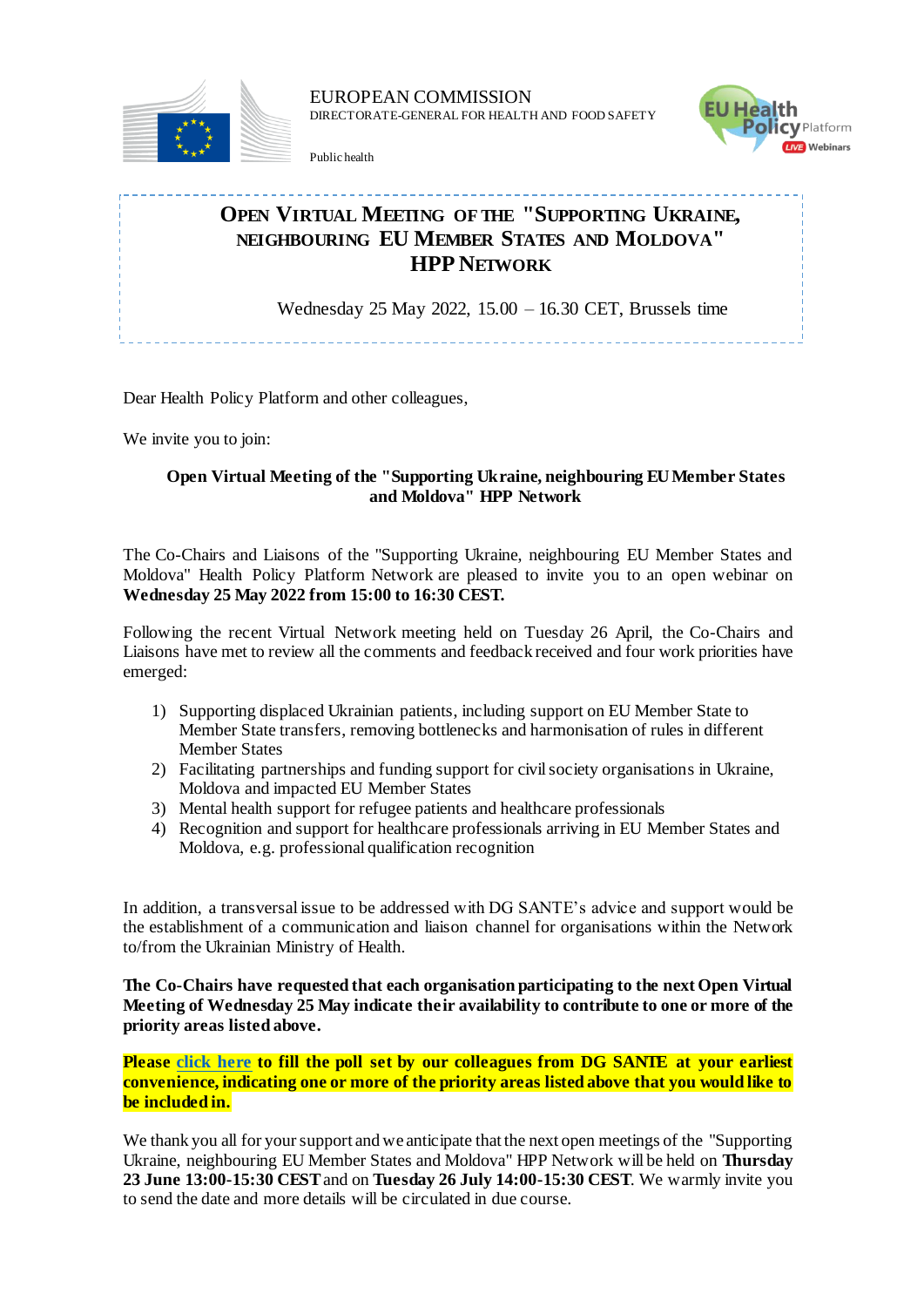Please find below registration link and a provisional agenda. The final one will be circulated after the next Co-Chairs meeting of 18 May.

Best wishes,

Paul De Raeve, Network Co-Chair & Secretary General, European Federation of Nurses Associations (EFN)

Helene Dollfus, Network Co-Chair & Chair, European Reference Networks (ERN) Coordinators Group working in liaison with Anastasiia Saliuk, Senior Project Officer Ukraine Response, Rare Diseases Europe (EURORDIS)

Mike Morrissey, Network Co-Chair & CEO, European Cancer Organisation (ECO) working in liaison with Bettina Ryll, President of Melanoma Patients Network Europe (MPNEurope)

**[Register here](https://ecconf.webex.com/ecconf/onstage/g.php?MTID=ee1c1ad73ae3988a11daad138527ef5c3)**

Once registered, you will receive the link and the registration ID to join the webinar on Wednesday 25 May.

If you have any further questions, please contact [sante-hpp@ec.europa.eu](file:///C:/Users/IRCT/AppData/Local/Microsoft/Windows/INetCache/Content.Outlook/7VF20326/sante-hpp@ec.europa.eu)

We are looking forward to welcoming you online.

The EU Health Policy Platform team



European Commission Directorate-General for Health and Food Safety Unit C2 – Health information and integration in all policies L 2557 Luxembourg